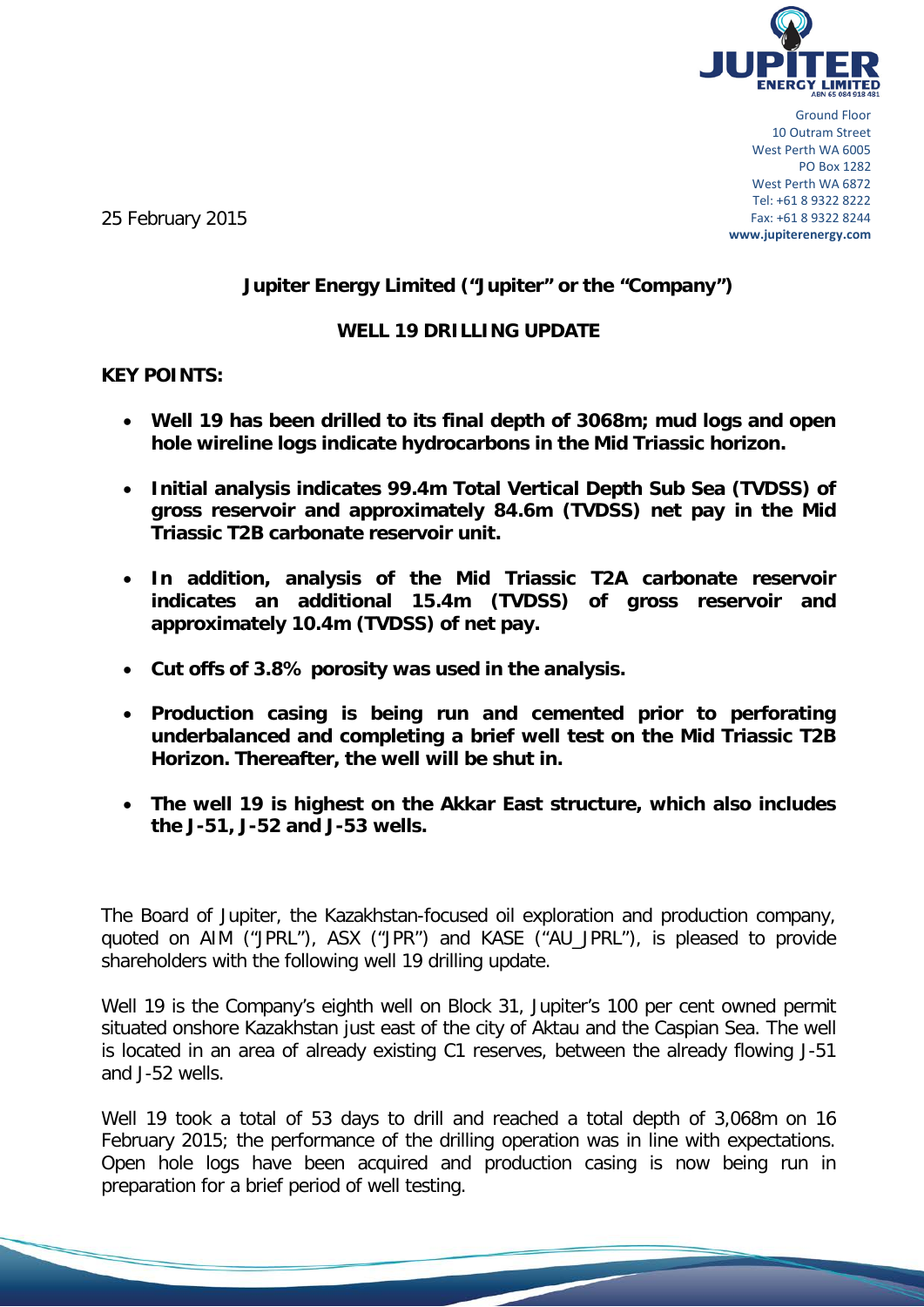Hydrocarbon shows while drilling, mud logging, and subsequent open hole wireline logs all indicated hydrocarbons in the Mid Triassic reservoir. The open hole logs indicated good levels of oil saturation and porosity, similar to that of the J-51 and J-52 wells which were also drilled on the same structure.

Analysis by local independent consulting firm Reservoir Evaluation Services LLC ("RES) confirmed some 99.4m (TVDSS) of gross reservoir and approximately 84.6m (TVDSS) of net pay at the Middle Triassic T2B carbonate reservoir unit, the primary reservoir objective in the well.

In addition, analysis also confirmed an additional 15.4m (TVDSS) of gross reservoir and approximately 10.4m (TVDSS) of net pay at the Middle Triassic T2A carbonate reservoir unit.

Cut offs of 3.8% porosity was used in the analysis.

### **Forward Plan:**

The forward plan, after cementing of the production casing, is to perforate the Mid Triassic T2B underbalanced with tubing conveyed perforating guns and complete a brief well test to perform pressure transient analysis to evaluate the properties of the reservoir.

The well will then be shut in. Whilst the well is already approved for Trial Production, the well is being shut in with the remainder of the Akkar East wells until such time that domestic oil process make trial production operations economically viable.

Further updates on progress with well 19 will be provided in due course.

Geoff Gander Chairman/CEO

#### **ENDS**

#### **Enquiries:**

Jupiter Energy (+61 89 322 8222) Geoff Gander [\(geoff@jupiterenergy.com\)](mailto:geoff@jupiterenergy.com)

## **Competent Persons Statements:**

Keith Martens, BSc Geology and Geophysics, with over 35 years' oil & gas industry experience, is the qualified person who has reviewed and approved the technical information contained in this report.